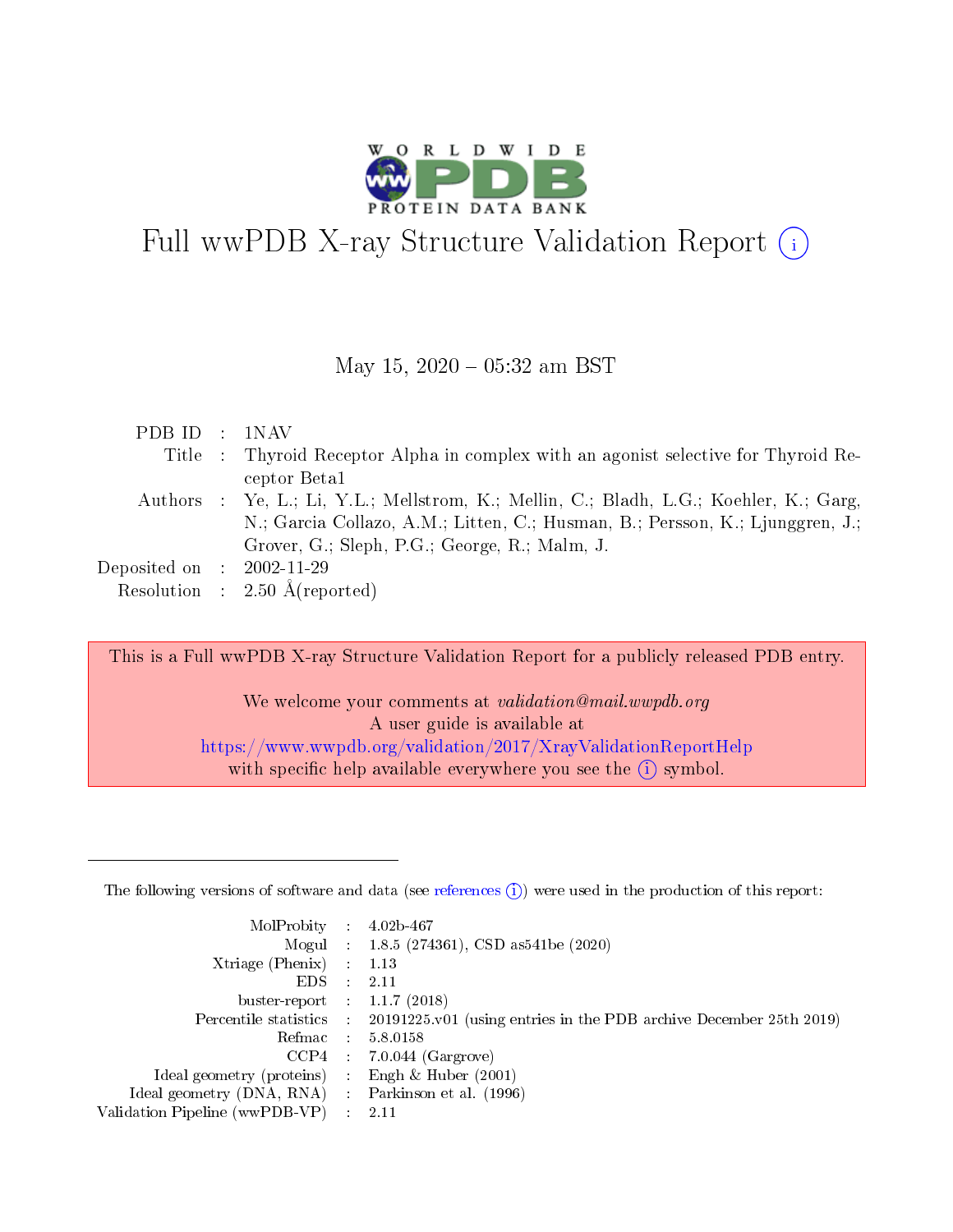# 1 [O](https://www.wwpdb.org/validation/2017/XrayValidationReportHelp#overall_quality)verall quality at a glance  $(i)$

The following experimental techniques were used to determine the structure: X-RAY DIFFRACTION

The reported resolution of this entry is 2.50 Å.

Percentile scores (ranging between 0-100) for global validation metrics of the entry are shown in the following graphic. The table shows the number of entries on which the scores are based.



| Metric                | Whole archive<br>$(\#\text{Entries})$ | Similar resolution<br>$(\#\text{Entries},\,\text{resolution}\,\,\text{range}(\textup{\AA}))$ |
|-----------------------|---------------------------------------|----------------------------------------------------------------------------------------------|
| $R_{free}$            | 130704                                | 4661 $(2.50-2.50)$                                                                           |
| Clashscore            | 141614                                | $5346$ $(2.50-2.50)$                                                                         |
| Ramachandran outliers | 138981                                | $5231 (2.50 - 2.50)$                                                                         |
| Sidechain outliers    | 138945                                | $5233(2.50-2.50)$                                                                            |
| RSRZ outliers         | 127900                                | $4559(2.50-2.50)$                                                                            |

The table below summarises the geometric issues observed across the polymeric chains and their fit to the electron density. The red, orange, yellow and green segments on the lower bar indicate the fraction of residues that contain outliers for  $>=3, 2, 1$  and 0 types of geometric quality criteria respectively. A grey segment represents the fraction of residues that are not modelled. The numeric value for each fraction is indicated below the corresponding segment, with a dot representing fractions  $\epsilon=5\%$  The upper red bar (where present) indicates the fraction of residues that have poor fit to the electron density. The numeric value is given above the bar.

| Mol | $\cap$ hain | Length | Quality of chain |     |  |  |  |  |  |
|-----|-------------|--------|------------------|-----|--|--|--|--|--|
|     |             |        | 6%               |     |  |  |  |  |  |
|     |             | 263    | 70%              | 25% |  |  |  |  |  |

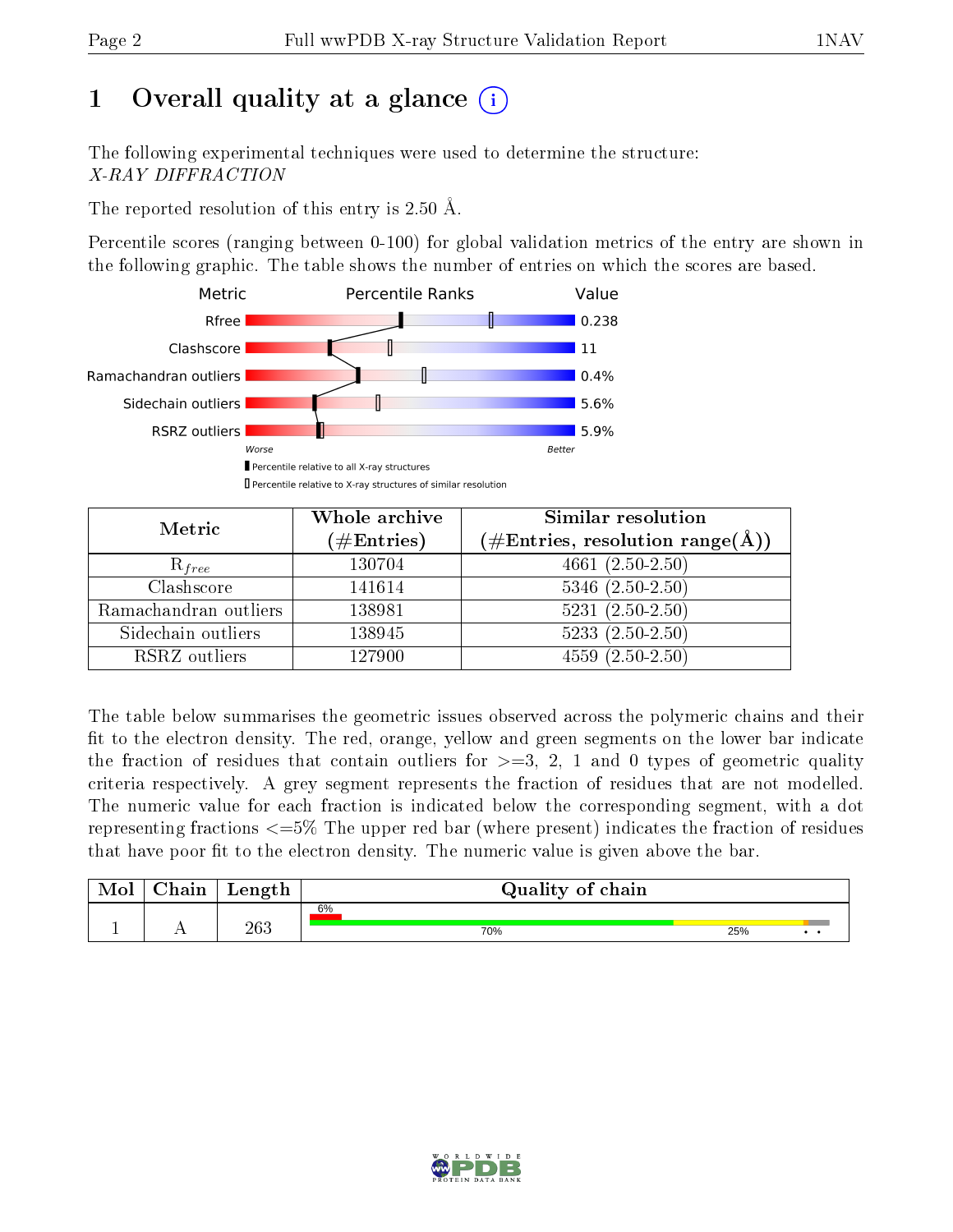# 2 Entry composition  $\left( \cdot \right)$

There are 4 unique types of molecules in this entry. The entry contains 2040 atoms, of which 0 are hydrogens and 0 are deuteriums.

In the tables below, the ZeroOcc column contains the number of atoms modelled with zero occupancy, the AltConf column contains the number of residues with at least one atom in alternate conformation and the Trace column contains the number of residues modelled with at most 2 atoms.

Molecule 1 is a protein called hormone receptor alpha 1, THRA1.

| Mol | Chain | $\vert$ Residues | Atoms         |                 |     |     | ZeroOcc∣ | $\mid$ AltConf $\mid$ Trace |  |  |
|-----|-------|------------------|---------------|-----------------|-----|-----|----------|-----------------------------|--|--|
|     |       | 253              | Totar<br>1984 | $^{\rm t}265$ . | 333 | 370 |          |                             |  |  |

There are 2 discrepancies between the modelled and reference sequences:

| Chain | Residue | $\blacksquare$ Modelled $\blacksquare$ Actual | Comment                       | <b>Reference</b> |
|-------|---------|-----------------------------------------------|-------------------------------|------------------|
|       | 146     | HIS                                           | CLONING ARTIFACT   UNP P10827 |                  |
|       | 147     | MET                                           | CLONING ARTIFACT   UNP P10827 |                  |

• Molecule 2 is SULFATE ION (three-letter code: SO4) (formula:  $O_4S$ ).



|  | $\text{Mol}$   Chain   Residues | Atoms |  |  | ZeroOcc   AltConf |
|--|---------------------------------|-------|--|--|-------------------|
|  |                                 | Total |  |  |                   |

• Molecule 3 is  $\{3,5\text{-}DICHLORO-4-[4-HYDROXY-3-(PROPAN-2-YL)PHENOXY]PHENYL$ }ACETIC ACID (three-letter code: IH5) (formula:  $C_{17}H_{16}Cl_2O_4$ ).

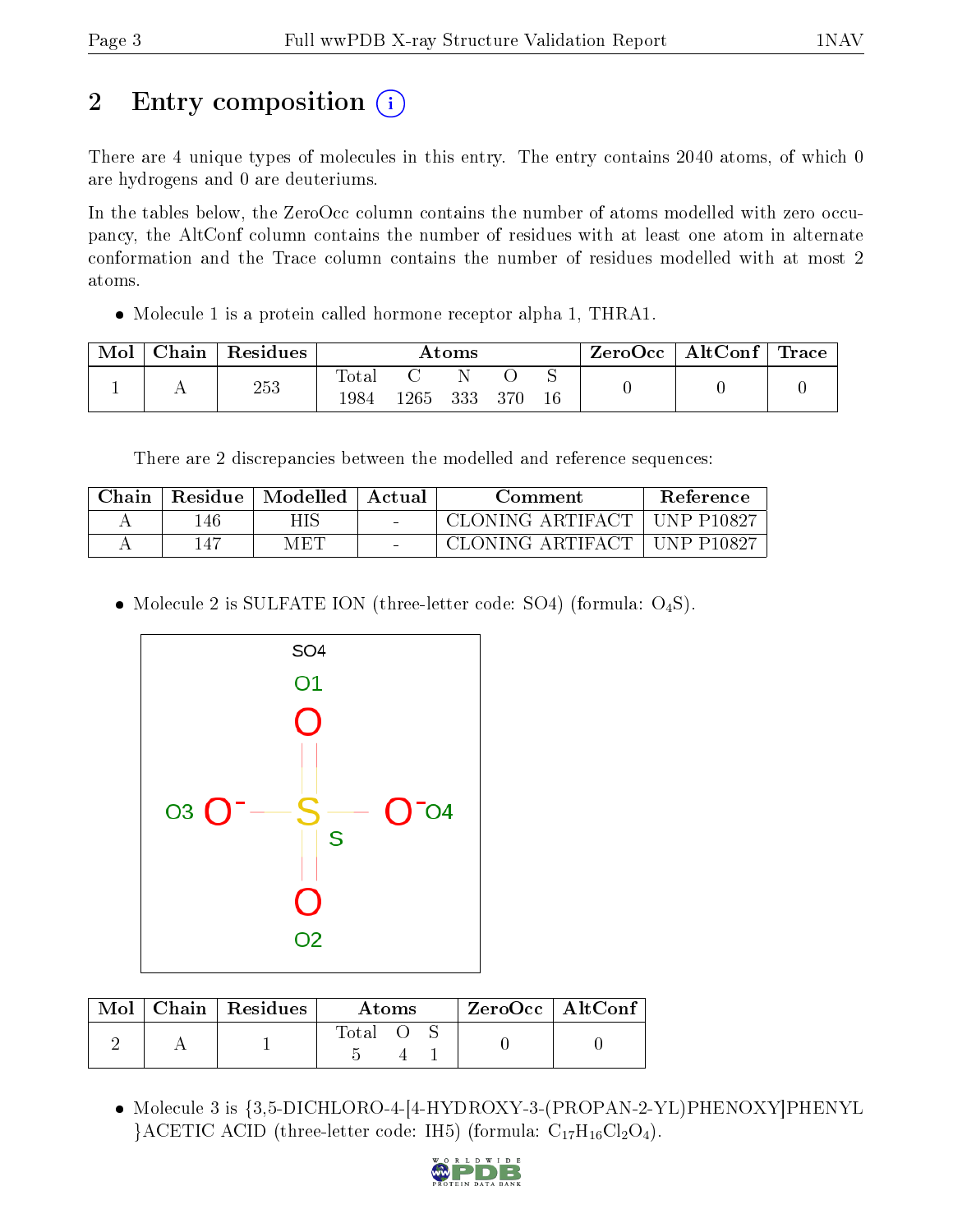

|  | Mol   Chain   Residues | Atoms      |         |  |  | $ZeroOcc \   \$ AltConf |
|--|------------------------|------------|---------|--|--|-------------------------|
|  |                        | Total C Cl |         |  |  |                         |
|  |                        |            | $-17-9$ |  |  |                         |

 $\bullet\,$  Molecule 4 is water.

|  | $Mol$   Chain   Residues | Atoms | $ZeroOcc \mid AltConf \mid$ |
|--|--------------------------|-------|-----------------------------|
|  | 28                       | Total |                             |

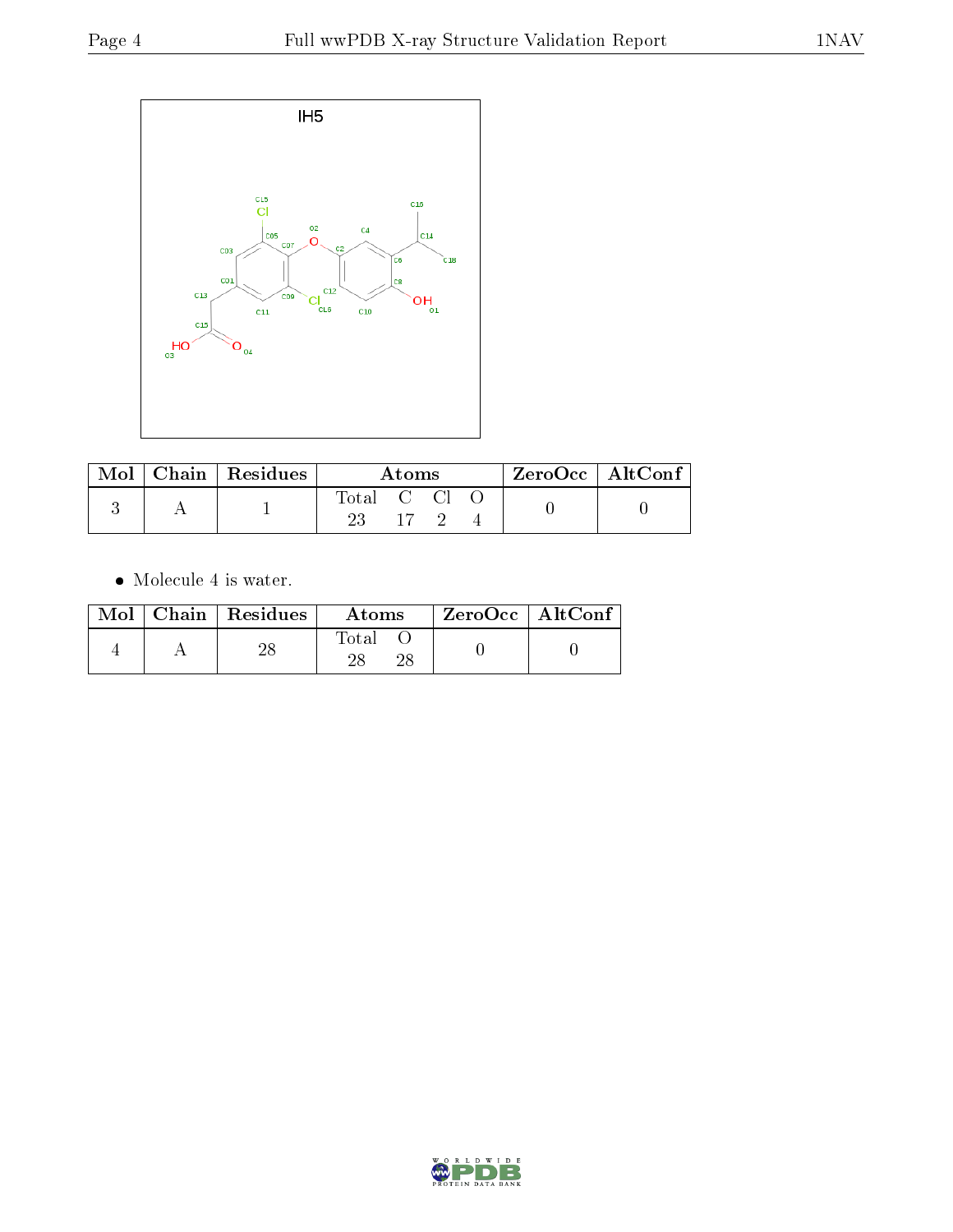# 3 Residue-property plots  $(i)$

These plots are drawn for all protein, RNA and DNA chains in the entry. The first graphic for a chain summarises the proportions of the various outlier classes displayed in the second graphic. The second graphic shows the sequence view annotated by issues in geometry and electron density. Residues are color-coded according to the number of geometric quality criteria for which they contain at least one outlier: green  $= 0$ , yellow  $= 1$ , orange  $= 2$  and red  $= 3$  or more. A red dot above a residue indicates a poor fit to the electron density (RSRZ  $> 2$ ). Stretches of 2 or more consecutive residues without any outlier are shown as a green connector. Residues present in the sample, but not in the model, are shown in grey.

• Molecule 1: hormone receptor alpha 1, THRA1



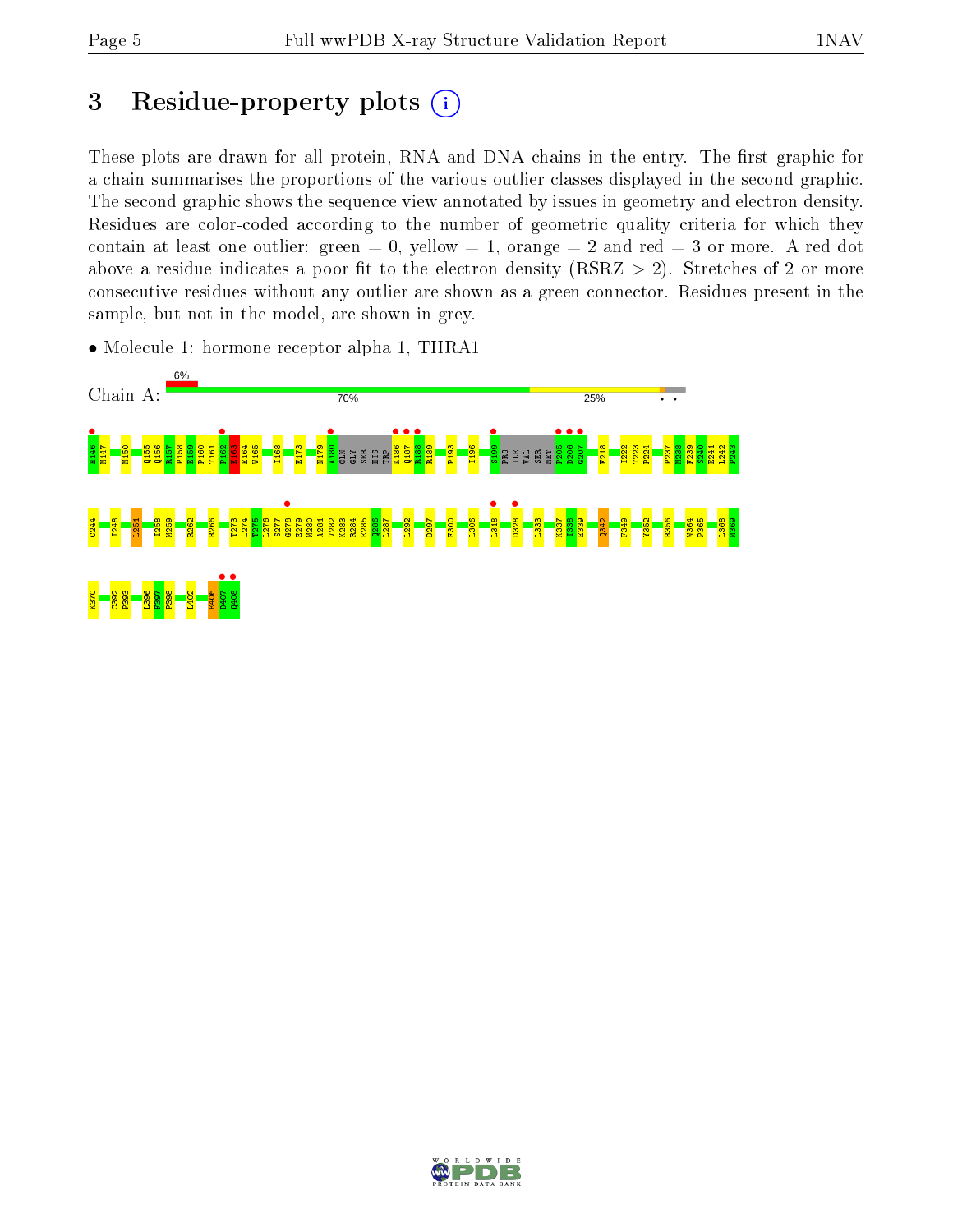# 4 Data and refinement statistics  $(i)$

| Property                                                             | Value                                               | Source     |
|----------------------------------------------------------------------|-----------------------------------------------------|------------|
| Space group                                                          | P 65 2 2                                            | Depositor  |
| Cell constants                                                       | $109.32\text{\AA}$<br>109.32Å 134.65Å               | Depositor  |
| a, b, c, $\alpha,\,\beta,\,\gamma$                                   | $90.00^{\circ}$ $120.00^{\circ}$<br>$90.00^{\circ}$ |            |
| Resolution $(A)$                                                     | $19.75 - 2.50$                                      | Depositor  |
|                                                                      | $19.75 - 2.48$                                      | <b>EDS</b> |
| % Data completeness                                                  | 99.4 (19.75-2.50)                                   | Depositor  |
| (in resolution range)                                                | $98.1(19.75-2.48)$                                  | <b>EDS</b> |
| $R_{merge}$                                                          | (Not available)                                     | Depositor  |
| $\mathrm{R}_{sym}$                                                   | 0.05                                                | Depositor  |
| $\langle I/\sigma(I) \rangle^{-1}$                                   | 1.04 (at $2.47\text{\AA}$ )                         | Xtriage    |
| Refinement program                                                   | CNX 2000.1                                          | Depositor  |
| $R, R_{free}$                                                        | $0.246$ , $0.279$                                   | Depositor  |
|                                                                      | $0.241$ ,<br>0.238                                  | DCC        |
| $R_{free}$ test set                                                  | $861$ reflections $(5.05\%)$                        | wwPDB-VP   |
| Wilson B-factor $(A^2)$                                              | 54.2                                                | Xtriage    |
| Anisotropy                                                           | 0.127                                               | Xtriage    |
| Bulk solvent $k_{sol}(e/\mathring{A}^3)$ , $B_{sol}(\mathring{A}^2)$ | $0.33$ , $35.3$                                     | <b>EDS</b> |
| L-test for twinning <sup>2</sup>                                     | $< L >$ = 0.50, $< L^2 >$ = 0.34                    | Xtriage    |
| Estimated twinning fraction                                          | No twinning to report.                              | Xtriage    |
| $F_o, F_c$ correlation                                               | 0.94                                                | <b>EDS</b> |
| Total number of atoms                                                | 2040                                                | wwPDB-VP   |
| Average B, all atoms $(A^2)$                                         | $59.0$                                              | wwPDB-VP   |

Xtriage's analysis on translational NCS is as follows: The largest off-origin peak in the Patterson function is  $4.02\%$  of the height of the origin peak. No significant pseudotranslation is detected.

<sup>&</sup>lt;sup>2</sup>Theoretical values of  $\langle |L| \rangle$ ,  $\langle L^2 \rangle$  for acentric reflections are 0.5, 0.333 respectively for untwinned datasets, and 0.375, 0.2 for perfectly twinned datasets.



<span id="page-5-1"></span><span id="page-5-0"></span><sup>1</sup> Intensities estimated from amplitudes.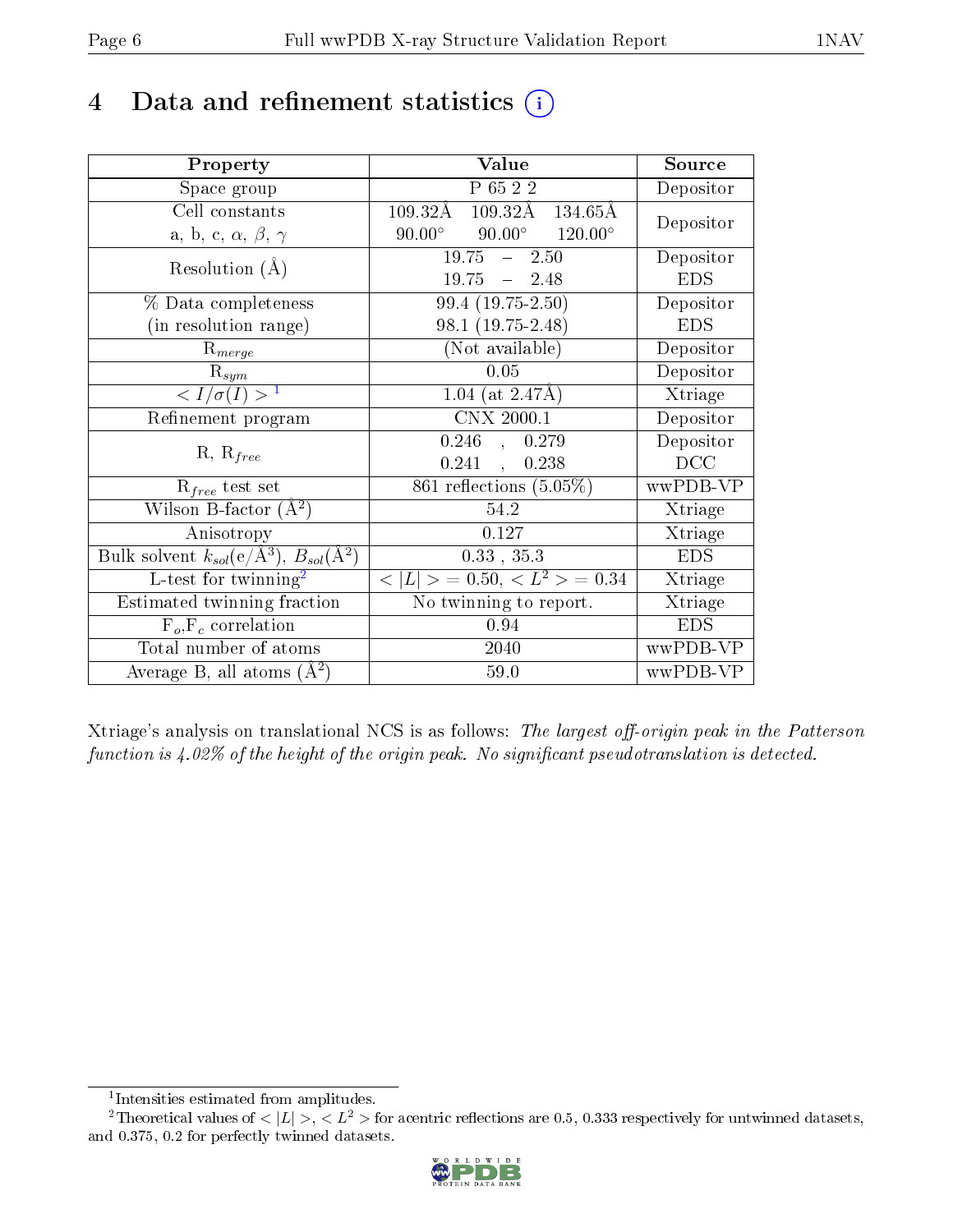# 5 Model quality  $(i)$

## 5.1 Standard geometry  $(i)$

Bond lengths and bond angles in the following residue types are not validated in this section: SO4, IH5

The Z score for a bond length (or angle) is the number of standard deviations the observed value is removed from the expected value. A bond length (or angle) with  $|Z| > 5$  is considered an outlier worth inspection. RMSZ is the root-mean-square of all Z scores of the bond lengths (or angles).

| $Mol$   Chain |      | Bond lengths                | Bond angles |                 |  |
|---------------|------|-----------------------------|-------------|-----------------|--|
|               |      | $RMSZ \mid # Z  > 5$   RMSZ |             | $\# Z  > 5$     |  |
|               | 0.40 | 0/2024                      | 0.59        | $1/2737(0.0\%)$ |  |

There are no bond length outliers.

All (1) bond angle outliers are listed below:

|  |  |  | $\mid$ Mol $\mid$ Chain $\mid$ Res $\mid$ Type $\mid$ Atoms $\mid$ $\mid$ Z $\mid$ Observed( $^o$ ) $\mid$ Ideal( $^o$ ) $\mid$ |              |
|--|--|--|---------------------------------------------------------------------------------------------------------------------------------|--------------|
|  |  |  | $163$   GLU   N-CA-C   -7.24   91.46                                                                                            | $\pm$ 111 00 |

There are no chirality outliers.

There are no planarity outliers.

### $5.2$  Too-close contacts  $(i)$

In the following table, the Non-H and H(model) columns list the number of non-hydrogen atoms and hydrogen atoms in the chain respectively. The H(added) column lists the number of hydrogen atoms added and optimized by MolProbity. The Clashes column lists the number of clashes within the asymmetric unit, whereas Symm-Clashes lists symmetry related clashes.

|  |      |      | Mol   Chain   Non-H   H(model)   H(added)   Clashes   Symm-Clashes |
|--|------|------|--------------------------------------------------------------------|
|  | 1984 | 1953 |                                                                    |
|  |      |      |                                                                    |
|  | 23   |      |                                                                    |
|  |      |      |                                                                    |
|  | 2040 | 1968 |                                                                    |

The all-atom clashscore is defined as the number of clashes found per 1000 atoms (including hydrogen atoms). The all-atom clashscore for this structure is 11.

All (42) close contacts within the same asymmetric unit are listed below, sorted by their clash

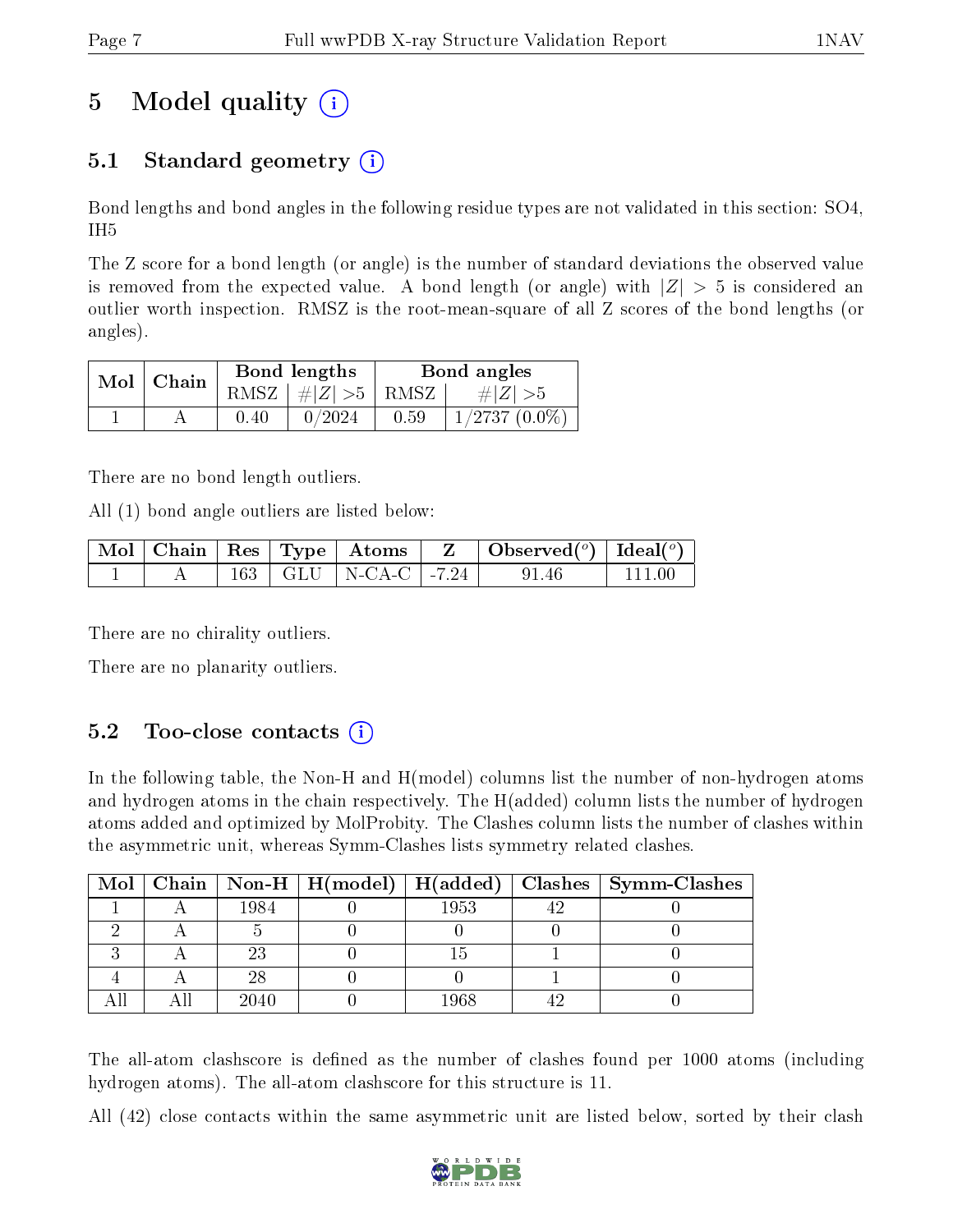magnitude.

|                     |                      | Interatomic       | Clash         |
|---------------------|----------------------|-------------------|---------------|
| Atom-1              | Atom-2               | distance $(A)$    | overlap $(A)$ |
| 1:A:276:LEU:HD12    | 1: A:280:MET:CE      | 2.01              | 0.91          |
| 1: A:402:LEU:O      | 1:A:406:GLU:HB2      | 1.91              | 0.70          |
| 1: A:273:THR:HG22   | 1:A:283:LYS:HD3      | 1.77              | 0.67          |
| 1: A:318: LEU: HD13 | 1: A:349: PHE: HA    | 1.79              | 0.64          |
| 1: A: 364: TRP: HB3 | 1:A:365:PRO:HD3      | 1.83              | 0.60          |
| 1: A:276:LEU:HD12   | 1: A:280:MET:HE3     | 1.81              | 0.59          |
| 1:A:342:GLN:HA      | 1: A:342: GLN: HE21  | 1.69              | 0.58          |
| 1: A:223:THR:HB     | 1:A:224:PRO:HD3      | 1.85              | 0.57          |
| 1:A:284:ARG:HD3     | 4:A:707:HOH:O        | 2.04              | 0.57          |
| 1: A:266: ARG: NH1  | 1: A:278: GLY:HA2    | 2.20              | 0.56          |
| 1:A:274:LEU:O       | 1: A:281:ALA:HA      | 2.06              | 0.56          |
| 1:A:189:ARG:O       | 1: A: 189: ARG: HG3  | 2.06              | 0.55          |
| 1:A:284:ARG:HA      | 1:A:300:PHE:CE1      | 2.41              | 0.55          |
| 1: A:280:MET:HE3    | 1: A:282:VAL:CG1     | 2.37              | 0.54          |
| $1: A:239:$ PHE:HA  | 1:A:242:LEU:HD12     | 1.90              | 0.54          |
| 1: A:161:THR:O      | 1: A: 163: GLU:N     | 2.42              | 0.51          |
| 1: A:352:TYR:CE2    | 1: A: 356: ARG: HD2  | 2.45              | 0.51          |
| 1:A:393:PRO:HD2     | 1:A:396:LEU:HD12     | 1.94              | 0.50          |
| 1: A:284: ARG:HD2   | 1:A:297:ASP:OD2      | 2.13              | 0.49          |
| 1:A:241:GLU:OE1     | 1:A:337:LYS:NZ       | 2.42              | 0.48          |
| 1: A:218:PHE:HE2    | 1:A:282:VAL:HG11     | 1.77              | 0.48          |
| 1:A:237:PRO:O       | 1: A:241: GLU:HG3    | 2.13              | 0.48          |
| 1: A:280:MET:HE3    | 1:A:282:VAL:HG11     | 1.96              | 0.48          |
| 1:A:164:GLU:O       | 1: A: 168: ILE: HG13 | 2.13              | 0.47          |
| 1:A:147:MET:SD      | 1: A: 150: MET: CE   | 3.02              | 0.47          |
| 1:A:396:LEU:O       | 1:A:398:PRO:HD3      | 2.15              | 0.46          |
| 1: A: 156: GLN: C   | 1:A:158:PRO:HD3      | 2.37              | 0.45          |
| 1: A:160: PRO:HB2   | 1: A: 165: TRP: CE2  | 2.51              | 0.45          |
| 1: A:258: ILE:O     | 1:A:262:ARG:HG3      | 2.17              | 0.45          |
| 1: A:244: CYS:O     | 1:A:248:ILE:HG12     | 2.18              | 0.44          |
| 1:A:287:LEU:HG      | 1:A:292:LEU:HD12     | 2.00              | 0.44          |
| 1:A:173:GLU:HA      | 1:A:173:GLU:OE2      | $\overline{2.17}$ | 0.44          |
| 1: A:285: GLU: H    | 1:A:285:GLU:CD       | 2.22              | 0.44          |
| 1:A:339:GLU:O       | 1:A:342:GLN:HB3      | 2.19              | 0.43          |
| 1: A:251:LEU:HD12   | 1: A:251:LEU:HA      | 1.85              | 0.42          |
| 1:A:392:CYS:HA      | 1:A:393:PRO:HD3      | 1.93              | 0.42          |
| 1: A:259: MET:O     | 3:A:600:IH5:H11      | 2.20              | 0.41          |
| 1:A:193:PRO:HD2     | 1: A:196: ILE: HD12  | 2.01              | 0.41          |
| 1:A:274:LEU:HG      | 1: A:300: PHE: CZ    | 2.55              | 0.41          |
| 1: A:276:LEU:HD12   | 1: A:280:MET:HE1     | 1.98              | 0.41          |
| 1:A:306:LEU:HD21    | 1:A:370:LYS:HG3      | 2.03              | 0.41          |

Continued on next page...

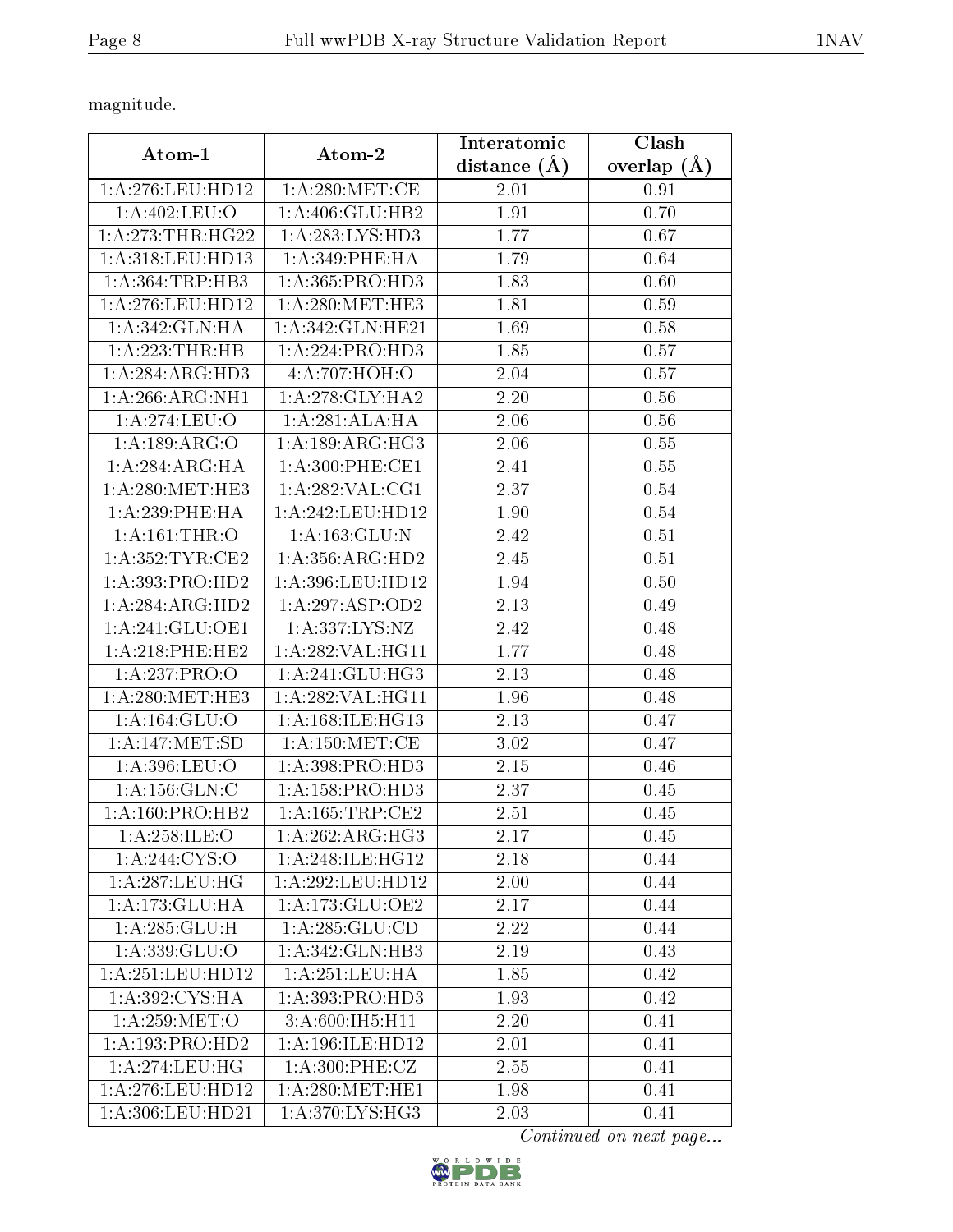Continued from previous page...

| Atom-1                                          | Atom-2             | Interatomic<br>distance $(A)$ | ${\rm Class}$<br>overlap (A |
|-------------------------------------------------|--------------------|-------------------------------|-----------------------------|
| $1 \cdot A \cdot 186 \cdot I \cdot Y S \cdot O$ | 1: A:189: ARG: HG2 | ດ ດດ                          | 0.40                        |

There are no symmetry-related clashes.

### 5.3 Torsion angles (i)

#### 5.3.1 Protein backbone  $(i)$

In the following table, the Percentiles column shows the percent Ramachandran outliers of the chain as a percentile score with respect to all X-ray entries followed by that with respect to entries of similar resolution.

The Analysed column shows the number of residues for which the backbone conformation was analysed, and the total number of residues.

|  | Mol   Chain   Analysed   Favoured   Allowed   Outliers   Percentiles |  |  |  |
|--|----------------------------------------------------------------------|--|--|--|
|  | 247/263 (94%)   231 (94%)   15 (6%)   1 (0%)   34   54               |  |  |  |

All (1) Ramachandran outliers are listed below:

| Mol | Chain   Res | ype |
|-----|-------------|-----|
|     |             |     |

#### 5.3.2 Protein sidechains  $(i)$

In the following table, the Percentiles column shows the percent sidechain outliers of the chain as a percentile score with respect to all X-ray entries followed by that with respect to entries of similar resolution.

The Analysed column shows the number of residues for which the sidechain conformation was analysed, and the total number of residues.

| Mol   Chain | Analysed                                                          |  | Rotameric   Outliers   Percentiles |  |
|-------------|-------------------------------------------------------------------|--|------------------------------------|--|
|             | $\mid 216/235 \; (92\%) \mid 204 \; (94\%) \mid 12 \; (6\%) \mid$ |  | $\left(21\right)$<br>40            |  |

All (12) residues with a non-rotameric sidechain are listed below:

| Mol | Chain | Res | L'ype   |
|-----|-------|-----|---------|
|     |       | 155 | GH.     |
|     |       | 163 | $\pm 1$ |

Continued on next page...

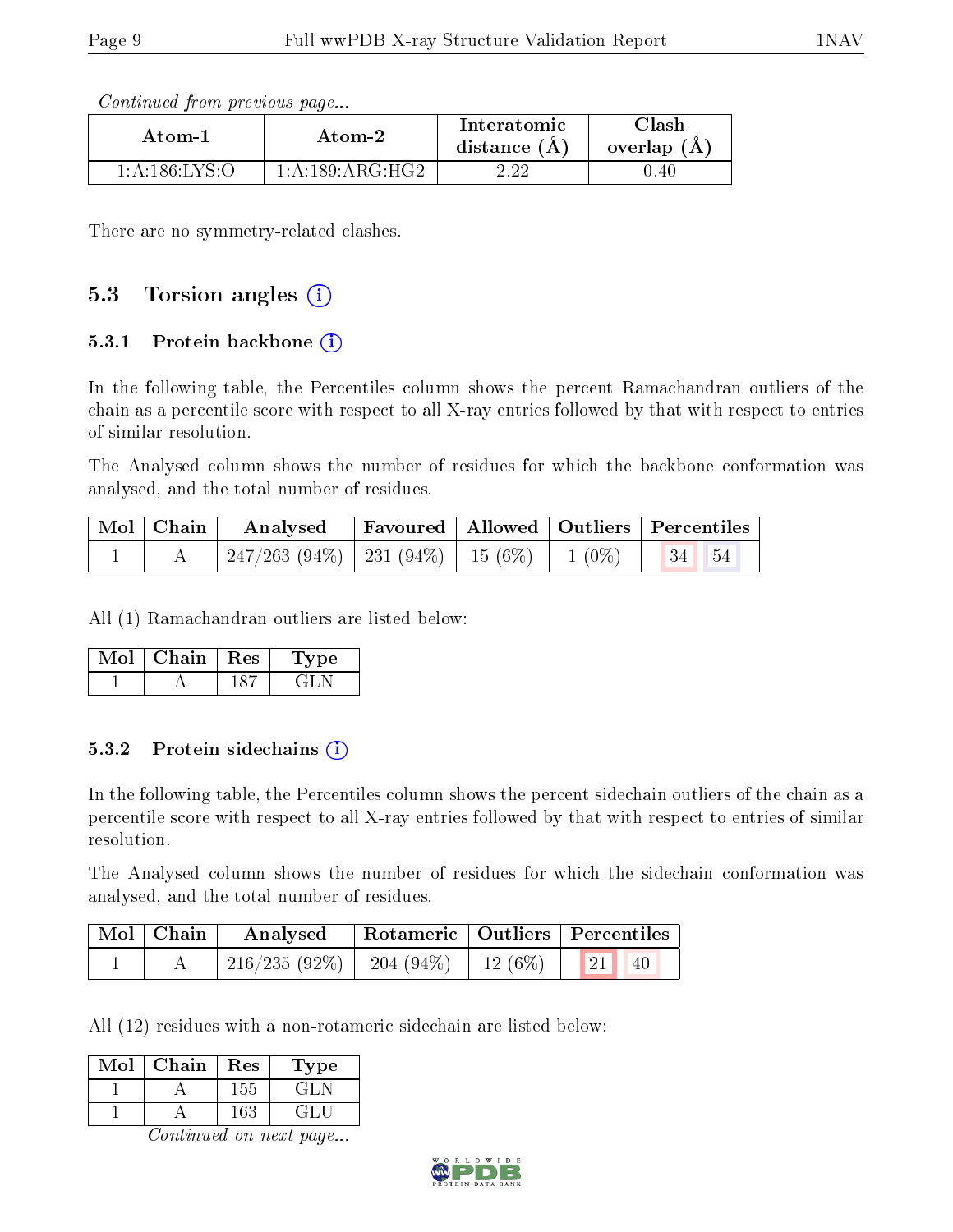| Mol          | Chain | Res | <b>Type</b> |
|--------------|-------|-----|-------------|
| $\mathbf{1}$ | А     | 179 | <b>ASN</b>  |
| 1            | А     | 222 | ILE         |
| $\mathbf{1}$ | А     | 251 | LEU         |
| $\mathbf{1}$ | А     | 277 | SER         |
| 1            | А     | 279 | GLU         |
| $\mathbf{1}$ | А     | 328 | ASP         |
| $\mathbf{1}$ | A     | 333 | LEU         |
| 1            | А     | 342 | <b>GLN</b>  |
| $\mathbf 1$  | А     | 368 | LEU         |
| 1            | Д     | 406 | GLU         |

Continued from previous page...

Some sidechains can be flipped to improve hydrogen bonding and reduce clashes. All (4) such sidechains are listed below:

| Mol | Chain | Res | <b>Type</b> |
|-----|-------|-----|-------------|
|     |       | 155 | GLN         |
|     |       | 179 | <b>ASN</b>  |
|     |       | 342 | <b>GLN</b>  |
|     |       | 408 | GL N        |

#### 5.3.3 RNA (i)

There are no RNA molecules in this entry.

### 5.4 Non-standard residues in protein, DNA, RNA chains (i)

There are no non-standard protein/DNA/RNA residues in this entry.

#### 5.5 Carbohydrates  $(i)$

There are no carbohydrates in this entry.

### 5.6 Ligand geometry  $(i)$

2 ligands are modelled in this entry.

In the following table, the Counts columns list the number of bonds (or angles) for which Mogul statistics could be retrieved, the number of bonds (or angles) that are observed in the model and the number of bonds (or angles) that are defined in the Chemical Component Dictionary. The Link column lists molecule types, if any, to which the group is linked. The Z score for a bond

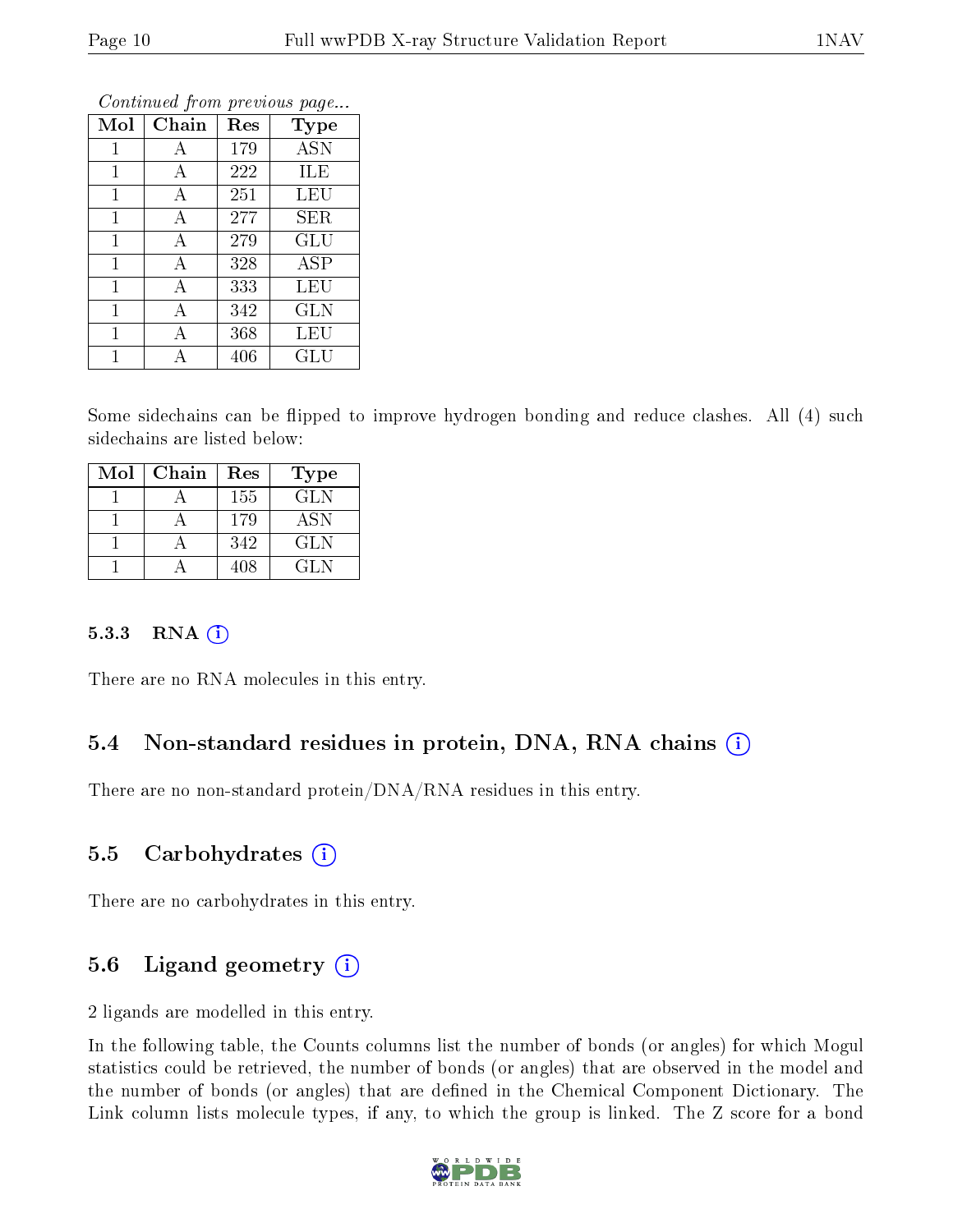length (or angle) is the number of standard deviations the observed value is removed from the expected value. A bond length (or angle) with  $|Z| > 2$  is considered an outlier worth inspection. RMSZ is the root-mean-square of all Z scores of the bond lengths (or angles).

| Mol |                 |  |     | , Chain∣                 |          |      |     | Res      | Link |          | Bond lengths |  |  | Bond angles |  |
|-----|-----------------|--|-----|--------------------------|----------|------|-----|----------|------|----------|--------------|--|--|-------------|--|
|     | Type            |  |     |                          | Counts   | RMSZ | H Z | Counts   | RMSZ | Z        |              |  |  |             |  |
| ◡   | íH5             |  | 600 |                          | 21,24,24 | 3.01 | 15/ | 30,34,34 | 1.62 | $(20\%)$ |              |  |  |             |  |
|     | SO <sub>4</sub> |  | 500 | $\overline{\phantom{a}}$ | 4.4.4    | 0.27 |     | 6.6.6    | 0.10 |          |              |  |  |             |  |

In the following table, the Chirals column lists the number of chiral outliers, the number of chiral centers analysed, the number of these observed in the model and the number defined in the Chemical Component Dictionary. Similar counts are reported in the Torsion and Rings columns. '-' means no outliers of that kind were identified.

|     |         |        | Mol   Type   Chain   Res   Link   Chirals | Torsions Rings           |  |
|-----|---------|--------|-------------------------------------------|--------------------------|--|
| IH5 | $600\,$ | $\sim$ |                                           | $0/10/12/12$   $0/2/2/2$ |  |

| Mol | Chain | Res | <b>Type</b>     | Atoms      | Z       | Observed $(A)$ | $Ideal(\AA)$ |
|-----|-------|-----|-----------------|------------|---------|----------------|--------------|
| 3   | А     | 600 | IH <sub>5</sub> | $C8-C6$    | 5.50    | 1.46           | 1.40         |
| 3   | A     | 600 | IH <sub>5</sub> | $C12-C2$   | 4.68    | 1.48           | 1.38         |
| 3   | А     | 600 | IH <sub>5</sub> | $C03-C01$  | 4.14    | 1.46           | 1.39         |
| 3   | А     | 600 | IH <sub>5</sub> | $C4-C2$    | 4.06    | 1.46           | 1.38         |
| 3   | А     | 600 | IH <sub>5</sub> | $C4-C6$    | 4.06    | 1.46           | 1.39         |
| 3   | A     | 600 | IH <sub>5</sub> | $C6-C14$   | 3.93    | 1.58           | 1.52         |
| 3   | A     | 600 | IH <sub>5</sub> | $O2-C2$    | 3.55    | 1.47           | 1.39         |
| 3   | А     | 600 | IH <sub>5</sub> | $C03-C05$  | 3.04    | 1.43           | 1.38         |
| 3   | А     | 600 | IH <sub>5</sub> | $C10-C12$  | 2.85    | 1.43           | 1.38         |
| 3   | A     | 600 | IH <sub>5</sub> | $C10-C8$   | 2.59    | 1.44           | 1.39         |
| 3   | А     | 600 | IH <sub>5</sub> | $C11-C09$  | 2.47    | 1.42           | 1.38         |
| 3   | А     | 600 | IH <sub>5</sub> | $C09$ -CL6 | $-2.46$ | 1.67           | 1.73         |
| 3   | A     | 600 | IH <sub>5</sub> | $C07-C09$  | 2.29    | 1.45           | 1.40         |
| 3   | А     | 600 | IH <sub>5</sub> | $C11-C01$  | 2.29    | 1.43           | 1.39         |
| 3   | А     | 600 | IH <sub>5</sub> | $C18-C14$  | 2.28    | 1.58           | 1.52         |

All (15) bond length outliers are listed below:

All (6) bond angle outliers are listed below:

| Mol | Chain | Res | Type            | Atoms                                             | Z       | Observed $(°)$ | Ideal(°) |
|-----|-------|-----|-----------------|---------------------------------------------------|---------|----------------|----------|
|     |       | 600 | TH <sub>5</sub> | O <sub>2</sub> -C <sub>0</sub> 7-C <sub>09</sub>  | 4.39    | 125.59         | 120.51   |
|     |       | 600 | TH <sub>5</sub> | $O2$ -C07-C05                                     | $-3.85$ | 116.05         | 120.51   |
| 3   |       | 600 | IH <sub>5</sub> | C13-C01-C11                                       | $-3.00$ | 114.86         | 120.69   |
| 3   |       | 600 | IH <sub>5</sub> | $C16-C14-C6$                                      | $-2.64$ | 107.17         | 111.76   |
| 3   |       | 600 | IH5             | C <sub>13</sub> -C <sub>01</sub> -C <sub>03</sub> | 2.62    | 125.78         | 120.69   |

Continued on next page...

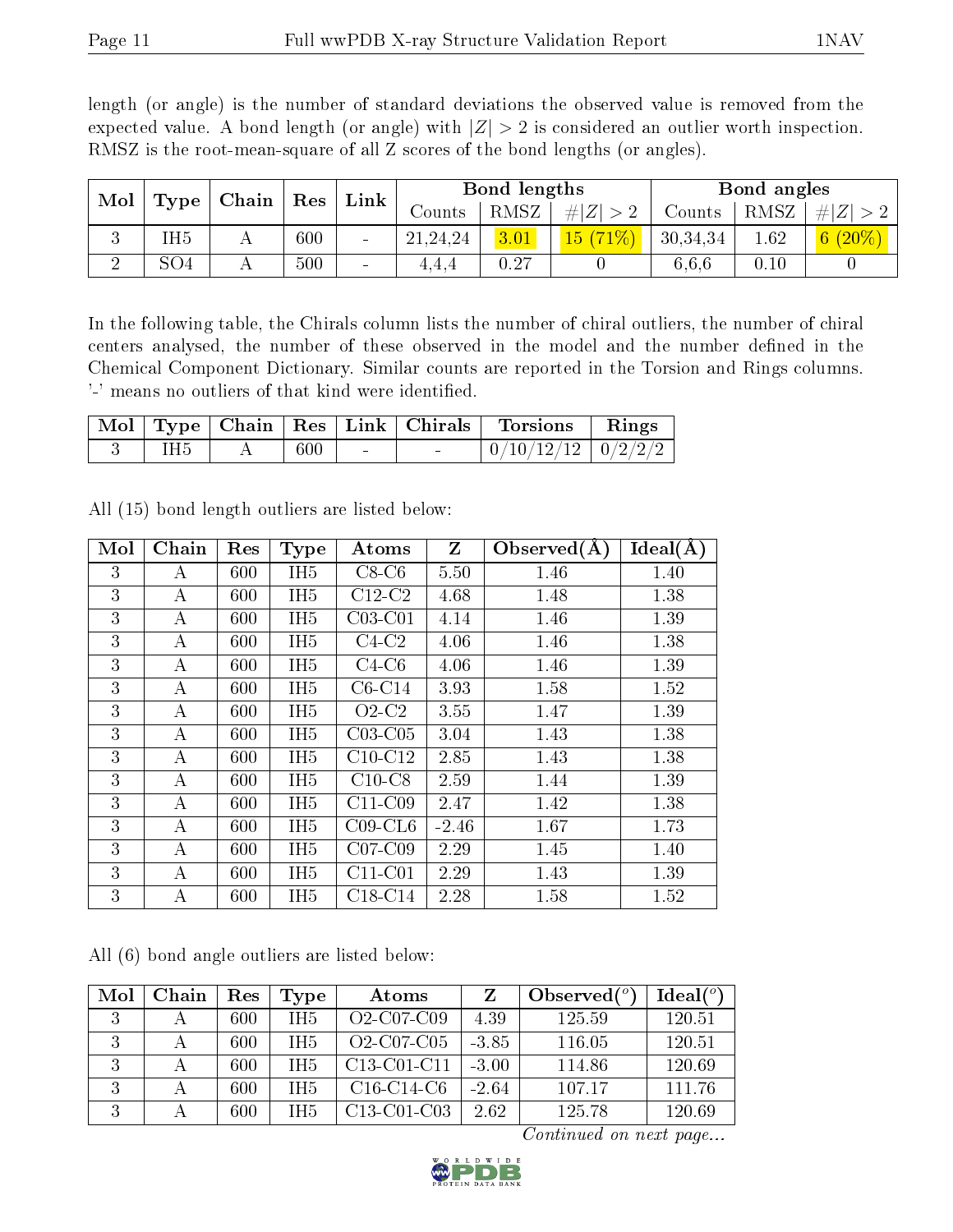Continued from previous page...

| Mol | Chain   Res   Type $\perp$ |         |      | Atoms                           | Observed( $^{\circ}$ )   Ideal( $^{\circ}$ ) |  |
|-----|----------------------------|---------|------|---------------------------------|----------------------------------------------|--|
|     |                            | $600\,$ | IH5. | $\mid$ C05-C03-C01 $\mid$ -2.03 | . 19.07                                      |  |

There are no chirality outliers.

There are no torsion outliers.

There are no ring outliers.

1 monomer is involved in 1 short contact:

|  |     | Mol   Chain   Res   Type   Clashes   Symm-Clashes |
|--|-----|---------------------------------------------------|
|  | IH5 |                                                   |

The following is a two-dimensional graphical depiction of Mogul quality analysis of bond lengths, bond angles, torsion angles, and ring geometry for all instances of the Ligand of Interest. In addition, ligands with molecular weight > 250 and outliers as shown on the validation Tables will also be included. For torsion angles, if less then 5% of the Mogul distribution of torsion angles is within 10 degrees of the torsion angle in question, then that torsion angle is considered an outlier. Any bond that is central to one or more torsion angles identified as an outlier by Mogul will be highlighted in the graph. For rings, the root-mean-square deviation (RMSD) between the ring in question and similar rings identified by Mogul is calculated over all ring torsion angles. If the average RMSD is greater than 60 degrees and the minimal RMSD between the ring in question and any Mogul-identified rings is also greater than 60 degrees, then that ring is considered an outlier. The outliers are highlighted in purple. The color gray indicates Mogul did not find sufficient equivalents in the CSD to analyse the geometry.



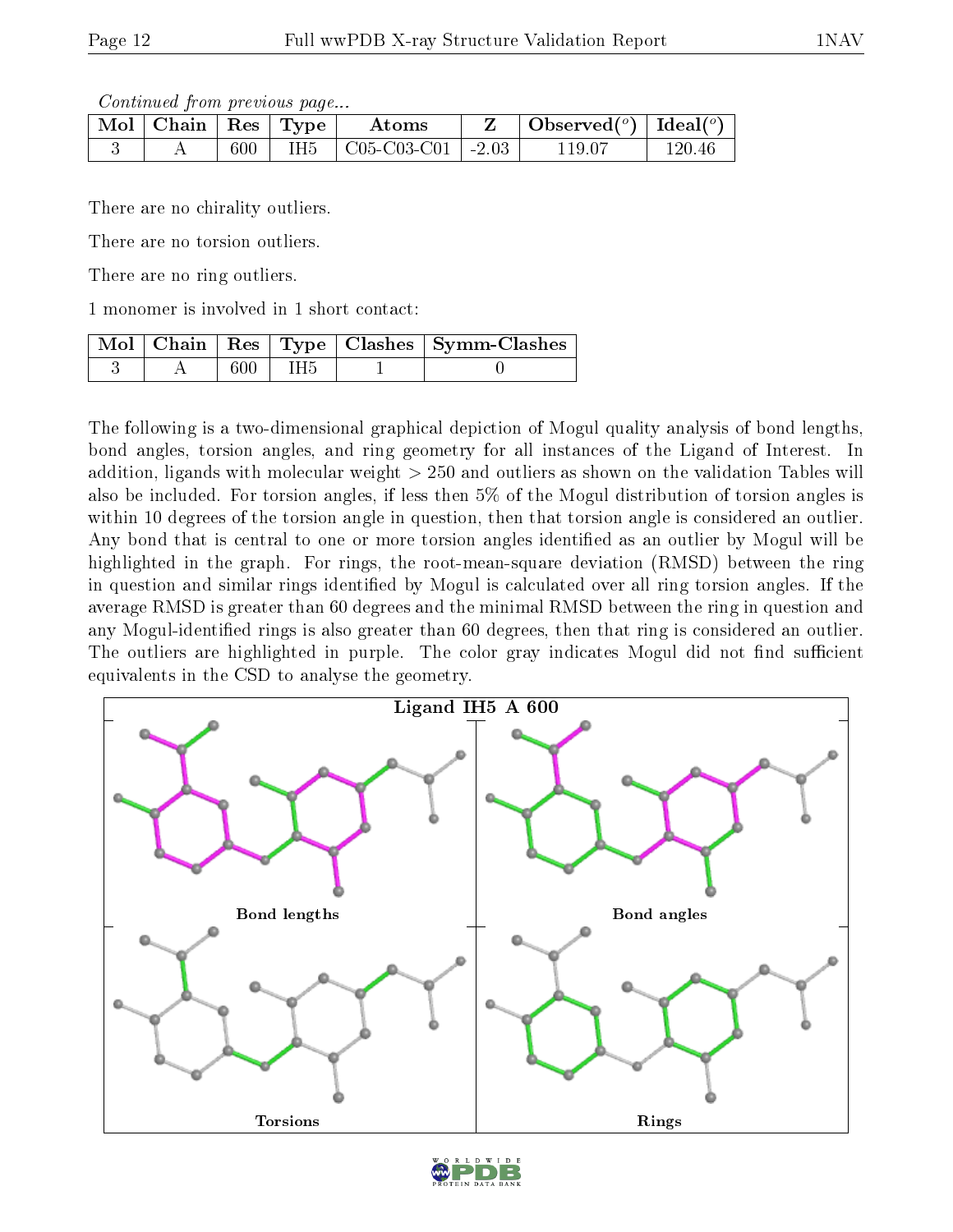## 5.7 [O](https://www.wwpdb.org/validation/2017/XrayValidationReportHelp#nonstandard_residues_and_ligands)ther polymers (i)

There are no such residues in this entry.

## 5.8 Polymer linkage issues (i)

There are no chain breaks in this entry.

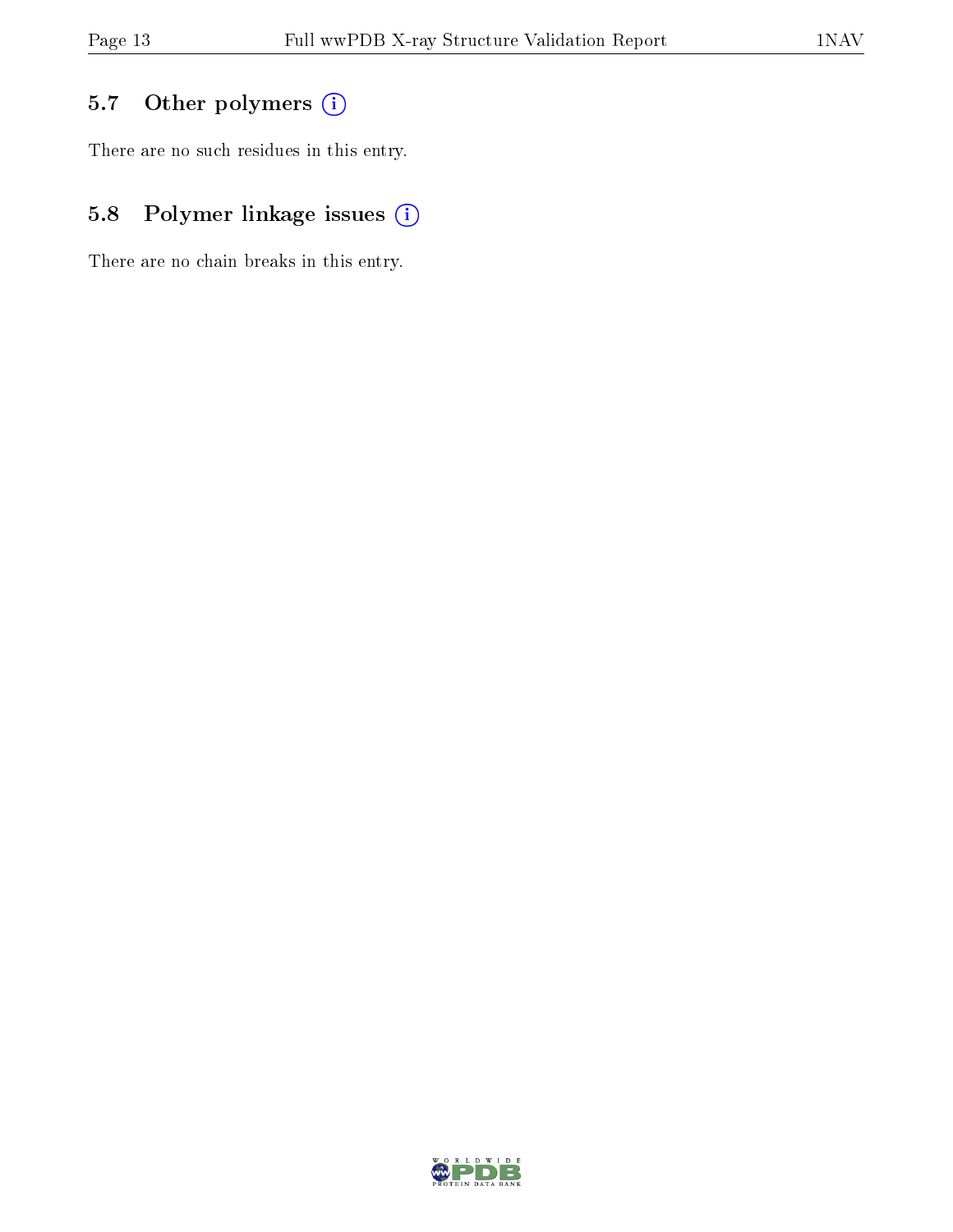# 6 Fit of model and data  $(i)$

## 6.1 Protein, DNA and RNA chains  $(i)$

In the following table, the column labelled  $#RSRZ> 2'$  contains the number (and percentage) of RSRZ outliers, followed by percent RSRZ outliers for the chain as percentile scores relative to all X-ray entries and entries of similar resolution. The OWAB column contains the minimum, median,  $95<sup>th</sup>$  percentile and maximum values of the occupancy-weighted average B-factor per residue. The column labelled ' $Q< 0.9$ ' lists the number of (and percentage) of residues with an average occupancy less than 0.9.

| Mol   Chain | Analysed                    | $ \langle \mathrm{RSRZ}\rangle $ | $\#\mathrm{RSRZ}{>}2$                        | $\text{OWAB}(\text{A}^2) \mid \text{Q}<0.9$ |  |
|-------------|-----------------------------|----------------------------------|----------------------------------------------|---------------------------------------------|--|
|             | $\mid$ 253/263 (96%) $\mid$ | 0.23                             | 15 (5%)   22   23   30, 56, 83, 110   2 (0%) |                                             |  |

All (15) RSRZ outliers are listed below:

| Mol            | ${\rm Chain}$  | $\operatorname{Res}% \left( \mathcal{N}\right) \equiv\operatorname{Res}(\mathcal{N}_{0},\mathcal{N}_{0})$ | Type         | <b>RSRZ</b> |
|----------------|----------------|-----------------------------------------------------------------------------------------------------------|--------------|-------------|
| $\mathbf{1}$   | A              | 278                                                                                                       | <b>GLY</b>   | 7.7         |
| $\mathbf{1}$   | $\overline{A}$ | 206                                                                                                       | <b>ASP</b>   | 6.5         |
| $\mathbf{1}$   | А              | 188                                                                                                       | ${\rm ARG}$  | 5.1         |
| $\mathbf{1}$   | A              | 186                                                                                                       | <b>LYS</b>   | 4.5         |
| $\overline{1}$ | $\overline{A}$ | 187                                                                                                       | <b>GLN</b>   | 4.2         |
| 1              | $\overline{A}$ | 146                                                                                                       | <b>HIS</b>   | 4.1         |
| $\mathbf{1}$   | А              | 205                                                                                                       | PRO          | $4.1\,$     |
| $\overline{1}$ | $\overline{A}$ | 408                                                                                                       | <b>GLN</b>   | 3.9         |
| $\overline{1}$ | $\mathbf{A}$   | 199                                                                                                       | SER.         | 2.6         |
| $\mathbf{1}$   | А              | 407                                                                                                       | $_{\rm ASP}$ | 2.4         |
| $\mathbf{1}$   | A              | 207                                                                                                       | <b>GLY</b>   | 2.3         |
| $\overline{1}$ | $\overline{A}$ | 328                                                                                                       | ASP          | 2.1         |
| $\mathbf{1}$   | А              | 318                                                                                                       | LEU          | 2.1         |
| 1              | А              | 180                                                                                                       | ALA          | 2.1         |
| $\overline{1}$ | $\overline{A}$ | 162                                                                                                       | PRO          | 2.0         |

### 6.2 Non-standard residues in protein, DNA, RNA chains (i)

There are no non-standard protein/DNA/RNA residues in this entry.

#### 6.3 Carbohydrates  $(i)$

There are no carbohydrates in this entry.